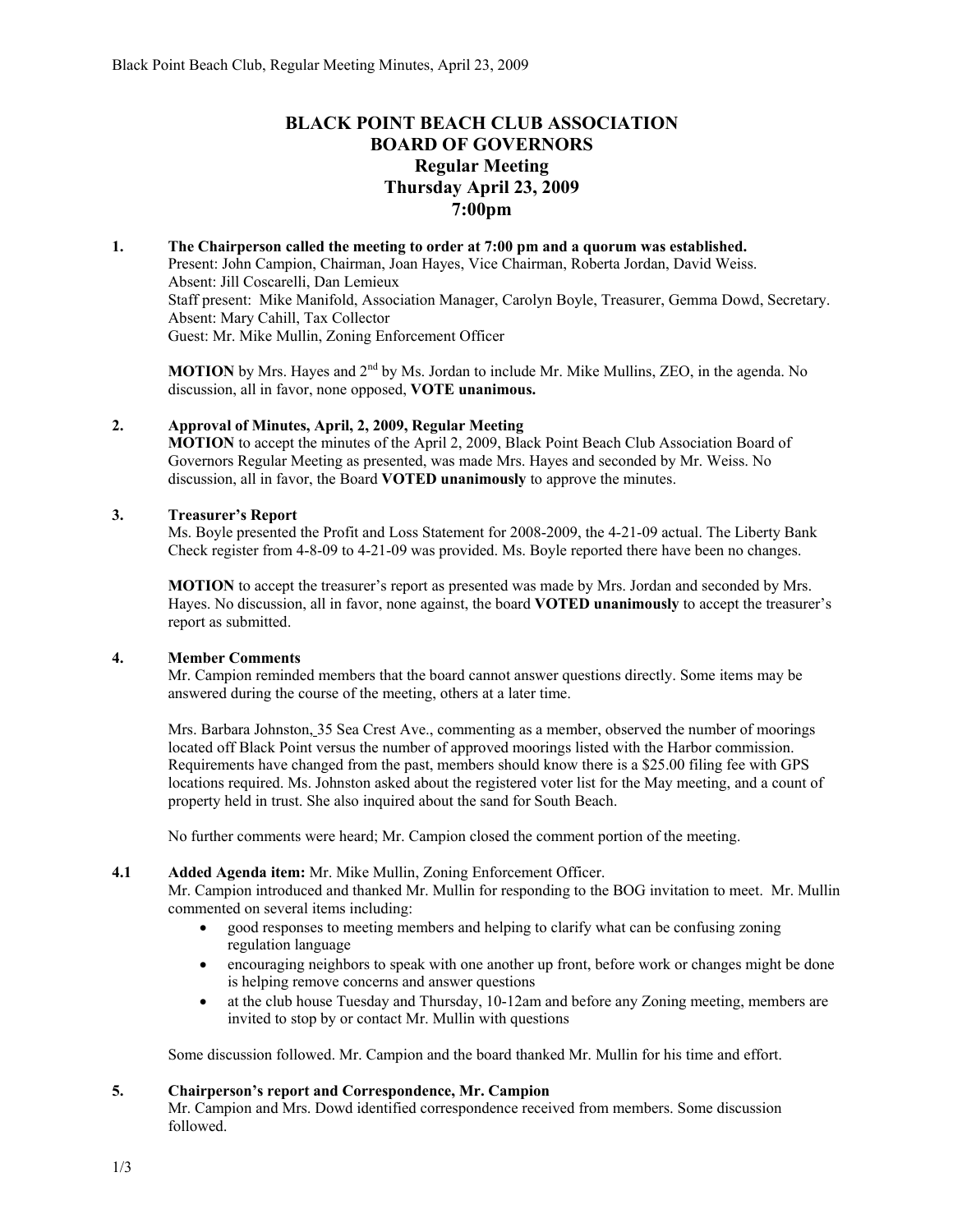- Mr. Campion noting receiving a letter from Ms. Jane McLane and then speaking with her regarding a street name error mentioned at the April 2, 2009 meeting under right of way discussion.
- Mr. Morgan Flaherty, e-mail dated 4-21-09, asking the BOG to look at and respond to maintenance on Association property, at the rear of the White Cap parking lot, bordering 9-11 Sea breeze Ave. Copy of the e-mail was sent to the BOG. See Manager's report for details.
- Ms. Barbara Johnston, email dated 4-21-09 to the BOG inquiring on several items: expansion of 18 East Shore Dr., staff hiring notices, Zoning commission communication, website ZEO contact infor., Mr. Manifold's web contact infor. and communication, inquiry on details of the safe boater course. Copy of the e-mail was sent to the BOG.
- Zoning 4-25-09 agenda received from Mr. John Sullivan

# **6. Tax Collector's Report, Ms. Boyle**

Ms. Boyle reported for Mrs. Cahill that there has been no tax collection activity to report.

# **7. Manager's Report, Mr. Manifold**

Mr. Manifold reported on activity and provided a written statement dated April 23, 2009. Discussion followed on a number of topics:

- To present to the membership for approval at the annual meeting a **Proposed FY 2010 operating budget of \$215,839 with no change to the tax rate of 1.0 mil.**
- Long Term Capital Improvement line item added
- Beach Security line item increased by \$1,000 to account for actual historical cost of guards but no change to previous year's format for supervisor and guards
- Replacement of float and ramp at the boat launch. Mr. Manifold presented an estimate cost from H. S. Plaut for float and ramp construction and installation totaling \$7,539.46. Some discussion followed. The board asked Mr. Manifold to clarify the warranty for material and installation.

**MOTION** made by Ms. Jordan and seconded by Mrs. Hayes to authorize the manager to contract with H.S, Plaut for a float and ramp at the boat launch and not to exceed the estimate of \$7.539. No further discussion, all in favor, none opposed, the **VOTE passed unanimously**.

- Request to prune or cut down trees at the back side of the Whitecap lot. (Previously mentioned under communication from Mr. Flaherty) Mr. Manifold met with a tree service and reviewed the location. He presented some findings and cost from 2 sources for the board to discuss. It was recommended by the board that Mr. Manifold speak with the homeowners and all adjacent neighbors and to meet with C&S tree service to further evaluate the tree line and work options and cost. Members of the board offered to view the property to have a better understanding of the situation and any future concerns.
- Whitecap lot beautification, met with the Wards and the proposed work has been started.
- Leak in the club house ceiling, Paul Lussier met with Mike to suggest a roofer spend a day and look at spots on the roof and do minor repairs for an estimate of \$750. The board asked Mike to get the last roof replacement date from Mrs. Cahill and seek out any other options from the roofer. It was noted that maintenance is prudent, especially given the recent acoustical tile and interior ceiling work done at the club.
- Lights at the basketball court are under way
- Safe boater course date is Saturday July 11, the details and exact time will be posted on the website when available, course covers jet skis
- Security Guards have been hired Connor Stanley, and Joe Kelly, Ryan Stanley will be the Supervisor
- New England Tennis has us on their calendar for the first week of May. Sprinklers will be prepped by the end of April.
- Joe Casey will take care of the nets on the asphalt courts
- Web-site Messages for manager e-mail have updated and they will now be routed to Mike
- Leslie Olding webmaster, Mike will speak with her on updating the list-serv
- Parking on the roads Mike will enforce rules